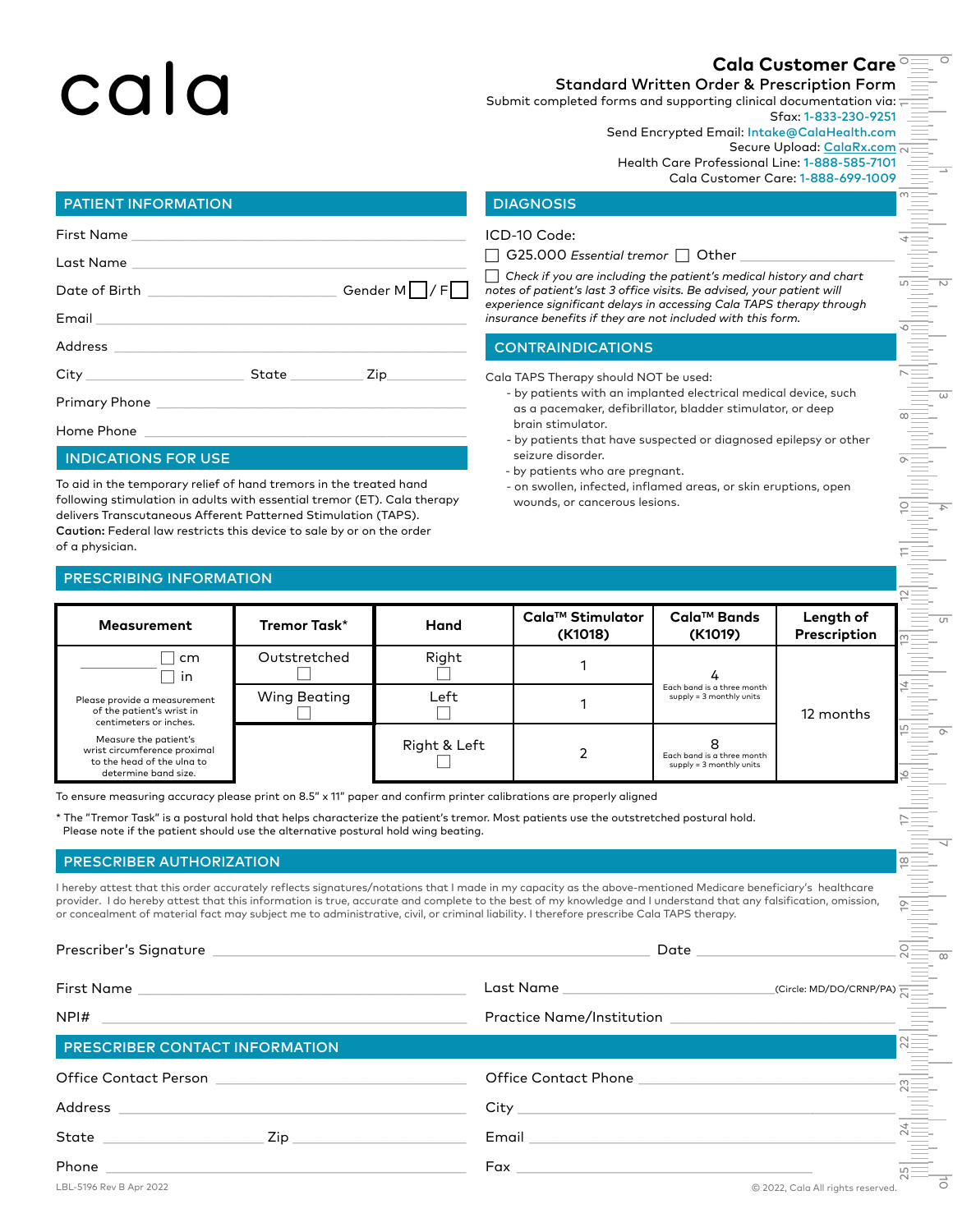# **TRANSCUTANEOUS AFFERENT PATTERNED STIMULATION (TAPS) MEDICARE CLINICAL DOCUMENTATION GUIDE**

## **Overview:**

A patient's medical records are expected to reflect the need for the care you provide and equipment you recommend. Your documentation is the most important factor to successful coverage and payment of your patient's claim. It must support the fact that billed services and/or equipment are medically necessary, skilled medical services, and are certified by the physician.

For Medicare to cover a Transcutaneous Afferent Patterned Stimulation (TAPS) device such as the Cala Trio™, the patient must qualify through individual consideration. Documentation must indicate he/she has a movement limitation that significantly impairs his/her ability to participate in one or more activities of daily living (ADLs) or instrumental activities of daily living (IADLs) including but not limited to feeding, dressing, writing, personal hygiene and grooming, bathing/showering, toilet hygiene, personal device care etc.). Therefore, there must be sufficient evidence in the patient's medical records through documentation showing the patient's movement limitation(s) and explaining interventions attempted to ameliorate the limitation including resultant outcomes.

Documentation for DME justification may include one or more of the following: physician's office records (e.g., most recent history/physical, annual examination, progress reports), records from specialists (neurology, neurosurgery, etc.) and other health care professionals (e.g., physical or occupational therapy (PT/OT) evaluation, daily notes), test reports (e.g., Thyroid function lab studies, MRI, EEG, DaTscan, etc.), hospital records (e.g. admit/discharge note, surgical/test reports), home health agency records, nursing home records, etc.

Supplier and/or manufacturer generated forms, even if completed or signed by the physician, non-physician provider (NPP) or therapist, are not substitutes for medical record documentation and are not accepted by CMS, as sufficient to support medical need. However, these documents are often important supportive corroborative documentation to supplement the medical records.

Medically necessary durable medical equipment, such as a wearable neuromodulation device, for Medicare beneficiaries must be prescribed by a physician, physician assistant, nurse practitioner, or clinical nurse specialist. **The physician may perform the evaluation** *or* **refer the patient to a qualified licensed certified medical professional (LCMP) such as a physical therapist or occupational therapist who has experience and training in functional movement evaluations, to perform part of the evaluation. The PT or OT must have no financial relationship with the supplier or manufacturer.** 

## **Medicare Policy Resources**

For further guidance on compliance with CMS DME policies, see the **Medicare Program** [Integrity Manual \(Chapter 5, Section 5.9.2\)](http://www.cms.gov/Regulations-and-Guidance/Guidance/Manuals/downloads/pim83c05.pdf)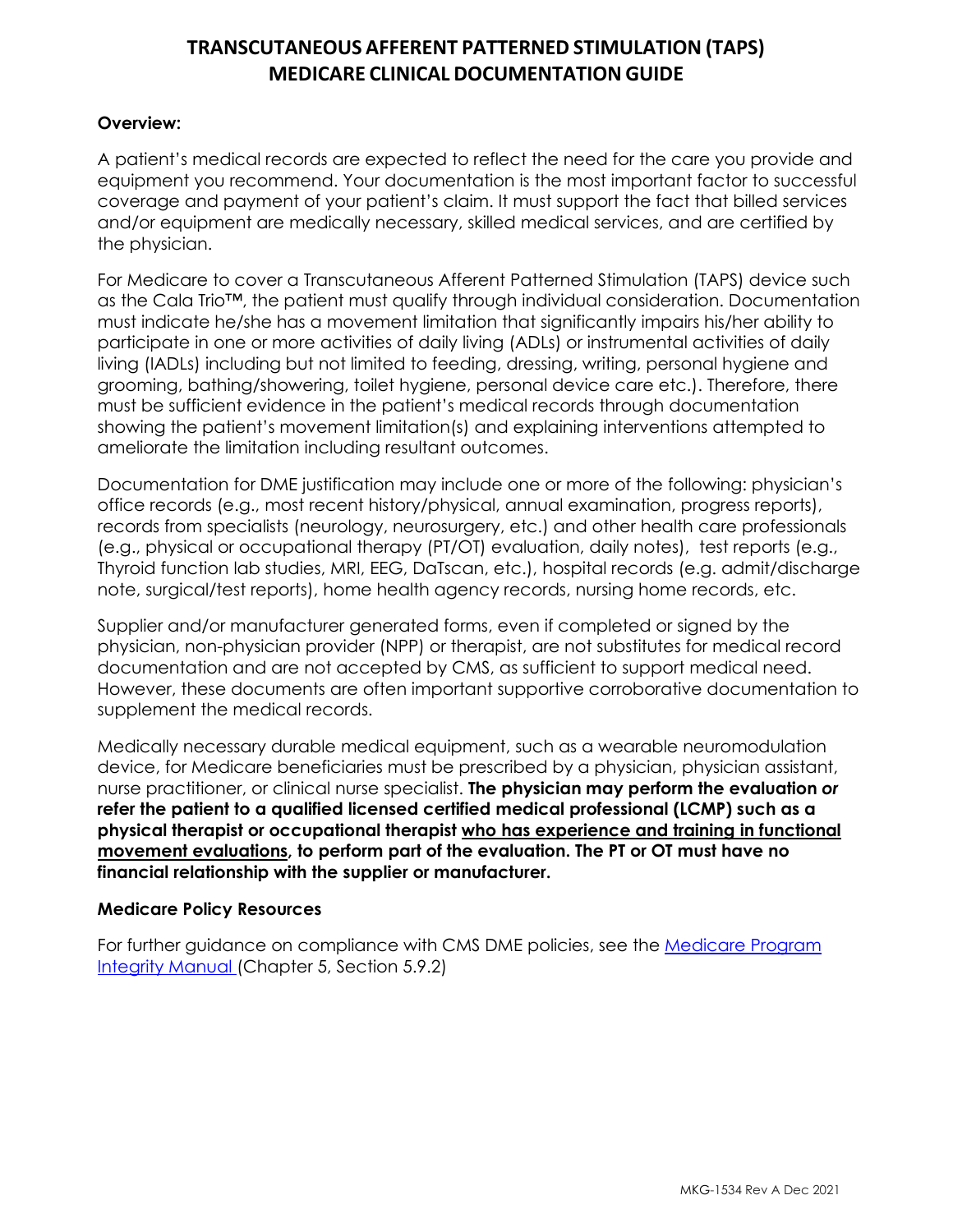# **TRANSCUTANEOUS AFFERENT PATTERNED STIMULATION (TAPS) MEDICARE CLINICAL DOCUMENTATION GUIDE**

## **Sample: Office Visit Note - Electronic Health Record**

**[Patient Name]**'s chief complaint is tremor of the hands.

**[Patient's/Family's Goal] "**I want to be able to **(describe activity and quantify assistance and/or outcome e.g., write checks/drink coffee without spilling/eat independently, etc.)."**

**[Background]** The patient is a **\_\_\_\_**-year-old right/left-handed woman/ man **(sex/ gender info)** who was referred by **\_\_\_** for evaluation of dominant hand tremor. A tremor in the patient's dominant hand began **\_\_\_** years ago. The patient was diagnosed with essential tremor (ICD10-G250) on **\_\_\_\_(date),** and the tremor has been **(describe course of progression e.g., progressively worsening over the past X years despite increasing medications, etc.).** Tremor is also present in the non-dominant hand, though it has less impact on activities of daily living.

**[Patient Name]** was accompanied by **[his/her/their] [spouse/adult relative/caregiver]** who can attest that the hand tremors are interfering with Activities of Daily Living requiring regular assistance from a caregiver. Whereas the patient was previously independent, they now require assistance with the following activities **(specify activity e.g., eating, drinking, bathing, dressing, writing, or other fine motor skills AND assistance needed e.g., hand over hand assist, minimal, moderate, maximum assistance)**.

### **History and Physical:**

- Medical, surgical, and psychiatric history:
- Family and Social history: \_\_\_\_\_\_\_\_\_\_\_\_\_\_
- Physical examination of the patient: Neuro exam including strength, sensation, reflexes, balance, gross and fine motor control, as well as tremor evaluation (ability to hold a cup of water, draw a spiral, write a sentence)
- Include OT/PT evaluation, if available.

## **Assessment:**

Essential Tremor G25.0, dominant hand that is interfering with ADLs and is medically refractory.

The patient has tried and failed the trials of oral medications: **name of the drug, dose, duration of therapy, side effects if any** OR patient is contraindicated for first- and second-line medications (e.g., due to comorbidities). They have also tried and failed other treatment interventions such as (specifye.g., wrist weights, weighted utensils, etc.).

This patient does not have implanted electrical medical devices such as a pacemaker, defibrillator, or deep brain stimulator. There is no history of seizure disorder. (If female, the patient is currently not pregnant).

Comorbid conditions such as anxiety or depression are present and can potentially be addressed with effective tremor therapy.

#### **Plan:**

- 1. Rx for TAPS for \_\_\_hand (specify side to be treated), \_\_\_\_\_cm wrist size and tremor inducing task outstretched/wing beating (select postural hold that helps characterize patient's tremor)
- 2. Rx for one TAPS electrode wrist band a three-month supply
- 3. Return for follow up re-evaluation in 6-8 weeks after obtaining TAPS device.

**For additional information on the elements of a comprehensive evaluation for Wearable Neuromodulation Device (WMD) please see the following Clinical Documentation Guide for greater detail and description.**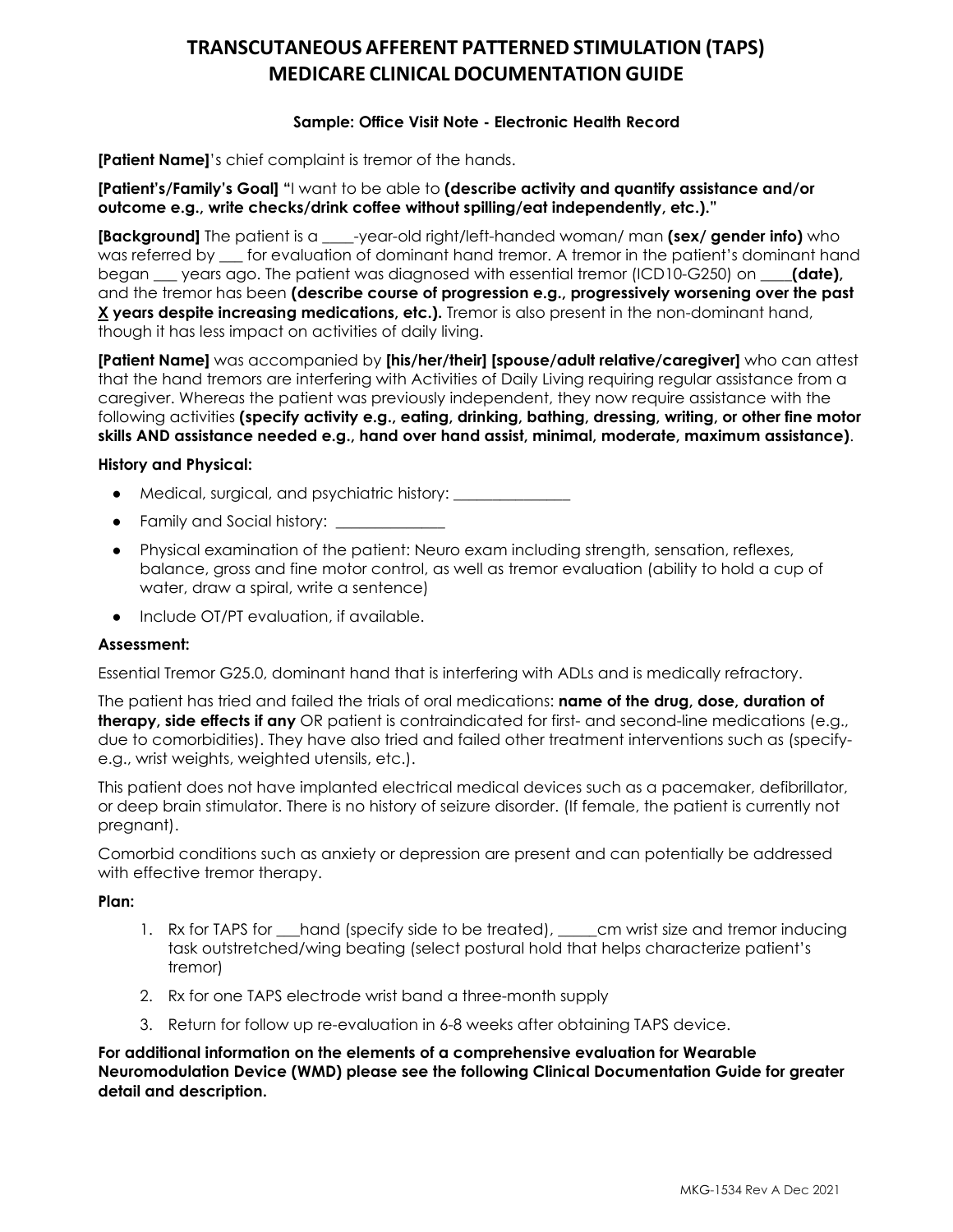#### **WEARABLE NEUROMODULATION DEVICE CLINICAL DOCUMENTATION GUIDE**

Your evaluation and medical documentation must demonstrate the patient's need for the recommended Durable Medical Equipment (DME)-wearable neuromodulation device (WND) based on the patient's health condition, diagnosis, functional prognosis, and factors that indicate treatment effectiveness and outcomes.

A goal of medically appropriate WND is for the patient to return to the highest level of activity realistically attainable within the context of the patient's health condition and environment. Your documentation must show the results of your medical evaluation and should include the patient's medical status, movement, and function; and identify, recommend, and justify appropriate interventions such as medication, WMD or surgical interventions.

Covered DME such as Transcutaneous Afferent Patterned Stimulation (TAPS) must relate directly and specifically to an active written plan of care and must be reasonable and necessary to the treatment of the individual's illness or injury. Address in the plan of care specific patient goals for which the type, frequency, and duration of treatment interventions are outlined. The plan of care must be certified/approved by the physician or non-physician provider.

Provide in your report information about the following elements as well as other relevant details. Each element does not have to be addressed in every evaluation; however, it is beneficial to acknowledge that it was considered and not applicable.

**Intake and History: Describe patient's history/progression of present illness and movement problem(s), reason for referral, current functional status, activities/participation on a typical day including limitations and restrictions. Include as much objective information as possible.**

| Who was present                                                                                                                                                                                                                                                                                       | Name who is present during the examination (clinician, family, caregiver)                                                                                                                                                       |  |
|-------------------------------------------------------------------------------------------------------------------------------------------------------------------------------------------------------------------------------------------------------------------------------------------------------|---------------------------------------------------------------------------------------------------------------------------------------------------------------------------------------------------------------------------------|--|
| Demographic<br>information                                                                                                                                                                                                                                                                            | General demographics such as name, age, sex, height, weight                                                                                                                                                                     |  |
| Referral mechanism                                                                                                                                                                                                                                                                                    | Self-referral or request from another practitioner (specify)                                                                                                                                                                    |  |
| Referring medical<br>diagnosis                                                                                                                                                                                                                                                                        | Onset date, prognosis, and progression, specifying ICD-10 codes, related to Essential Tremor<br>(ICD10-G250)                                                                                                                    |  |
| Medical/surgical history                                                                                                                                                                                                                                                                              | Pertinent history related to movement limitation (e.g., essential tremor)                                                                                                                                                       |  |
| Family history                                                                                                                                                                                                                                                                                        | Pertinent family history related to movement limitation (e.g., essential tremor)                                                                                                                                                |  |
| Reason for<br>referral/chief complaint                                                                                                                                                                                                                                                                | Functional movement problem(s), assistance, medications, and/or devices needed, what has<br>changed to now require a new intervention and/or device.                                                                            |  |
| History of movement<br>limitation                                                                                                                                                                                                                                                                     | Progression of movement limitation, technology used/tried, medical/surgical/treatment<br>interventions, results of interventions                                                                                                |  |
| Contraindications for<br><b>TAPS</b>                                                                                                                                                                                                                                                                  | Rule out implanted electrical medical devices (pacemaker, defibrillator, DBS), epilepsy,<br>pregnancy                                                                                                                           |  |
| Treatment<br>diagnosis/ICD-10<br>related to movement<br>limitation(s)                                                                                                                                                                                                                                 | ICD-10 that support medical necessity-e.g., Essential Tremor G25.000, Other _____<br>specifying left, right, or bilateral                                                                                                       |  |
| Patient/family/caregive<br>r goals                                                                                                                                                                                                                                                                    | Goals for Transcutaneous Afferent Patterned Stimulation (TAPS)                                                                                                                                                                  |  |
| Social status                                                                                                                                                                                                                                                                                         | Living situation (e.g., lives alone, lives with family, receives attendant care including hours/week<br>and assistance provided-specify tasks)                                                                                  |  |
| Employment/work<br>status (job/school)                                                                                                                                                                                                                                                                | Occupation (typical job duties), school/work tasks, functions                                                                                                                                                                   |  |
| General health status                                                                                                                                                                                                                                                                                 | Social/health habits (past/current) caffeine and alcohol intake, fatigue, anxiety                                                                                                                                               |  |
| Functional status and<br>activity level (Self-care,<br>domestic life activities,<br>interpersonal<br>relationships, and prior<br>mobility)                                                                                                                                                            | Routine daily activities (medical appointments, cooking/cleaning/laundry, grocery shopping,<br>recreation), roles/responsibilities (parent, primary caregiver, head of household), prior level of<br>functioning, falls history |  |
| Equipment Assessment: Provide equipment-specific information.                                                                                                                                                                                                                                         |                                                                                                                                                                                                                                 |  |
| <b>Existing Assistive Devices</b>                                                                                                                                                                                                                                                                     | Adaptive weighted utensils, weights, other (describe)                                                                                                                                                                           |  |
| Functional Assessment: Include subjective and objective evaluations of performance and functional abilities to establish<br>activity level, level of movement impairment, and indicate the prognosis for potential restoration of function. May refer to<br>PT/OT for this portion of the evaluation. |                                                                                                                                                                                                                                 |  |
| <b>ADL/IADL status</b>                                                                                                                                                                                                                                                                                | Describe assistance and quantify (e.g., time) needed to perform ADLs/IADLs (e.g., Bain and<br>Findley Activities of Daily Living) and specify equipment used if any (e.g., weighted utensils,<br>handle build ups, etc.)        |  |
| Endurance                                                                                                                                                                                                                                                                                             | Activity tolerance, duration, intensity prior to fatigue                                                                                                                                                                        |  |